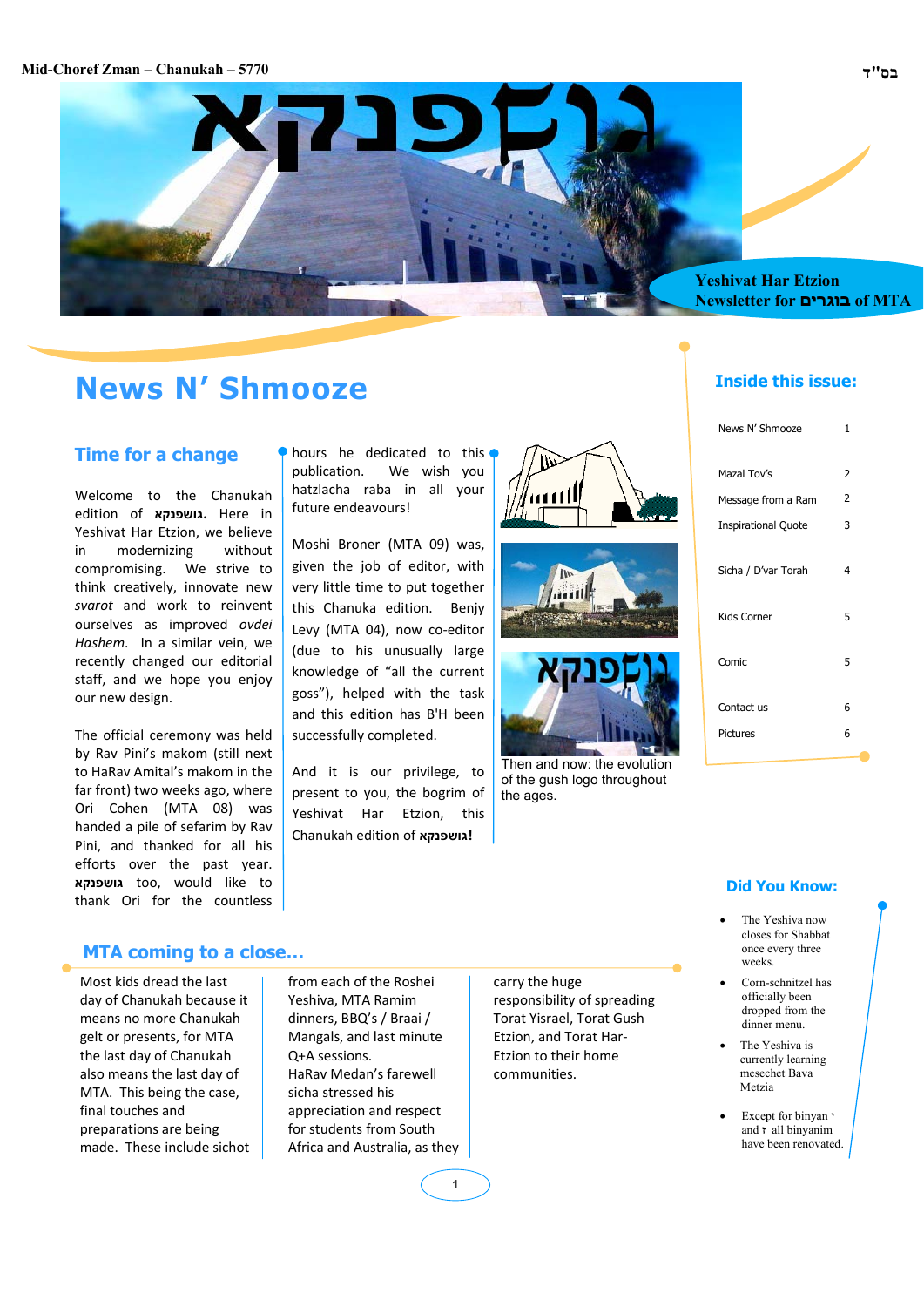After the Rosh Yeshiva's sicha, HaRav Medan took questions, which ranged from, "How MTA students can continue their learning in Chu"L" to "How to respond to left wing thinkers in our home communities". Shmuel Rhein's final Halacha Chug ended with his very own home baked chocolate cake, while Va'ad was closed with Burger's

Bar from Efrat, and Barbecues that both went late into the night.

"MTB" and "C" guys had a warm farewell tish after Night Seder one night. It was an opportunity to praise their achievements over the two years they spent in the Yeshiva. The main theme of this Tisch was, 'no matter how far you go, you have made a kesher with the Ramim and the Yeshiva that can never be broken.

The six young men staying on for Shana Bet give us a sense of continuation and continuity. Kol Hakavod to them, and we wish them good luck in their learning this upcoming year. As for the rest, we are sure they will be seen again soon, in holidays, for smachot, or after making Aliya!



The Gush-Panka would like to take this opportunity to welcome back the following Bogrim:

Daniel Mainzer Ilan Buchbinder Doron Lavan Robbie Dinte Enjoy your stay, and *shteig* hard!

Message from the Ramim: Rav Mordechai Freidman

I look at this year's MTA and feel proud to be a small part in your accomplishments. Each of you has grown immensely in so many ways.

The dedication you have shown for Torah learning will serve your families and communities well!

Lastly, I will miss you guys!

PLEASE KEEP IN TOUCH Rav Mordechai Freidman. mfriedman@bezeqint.net

**2**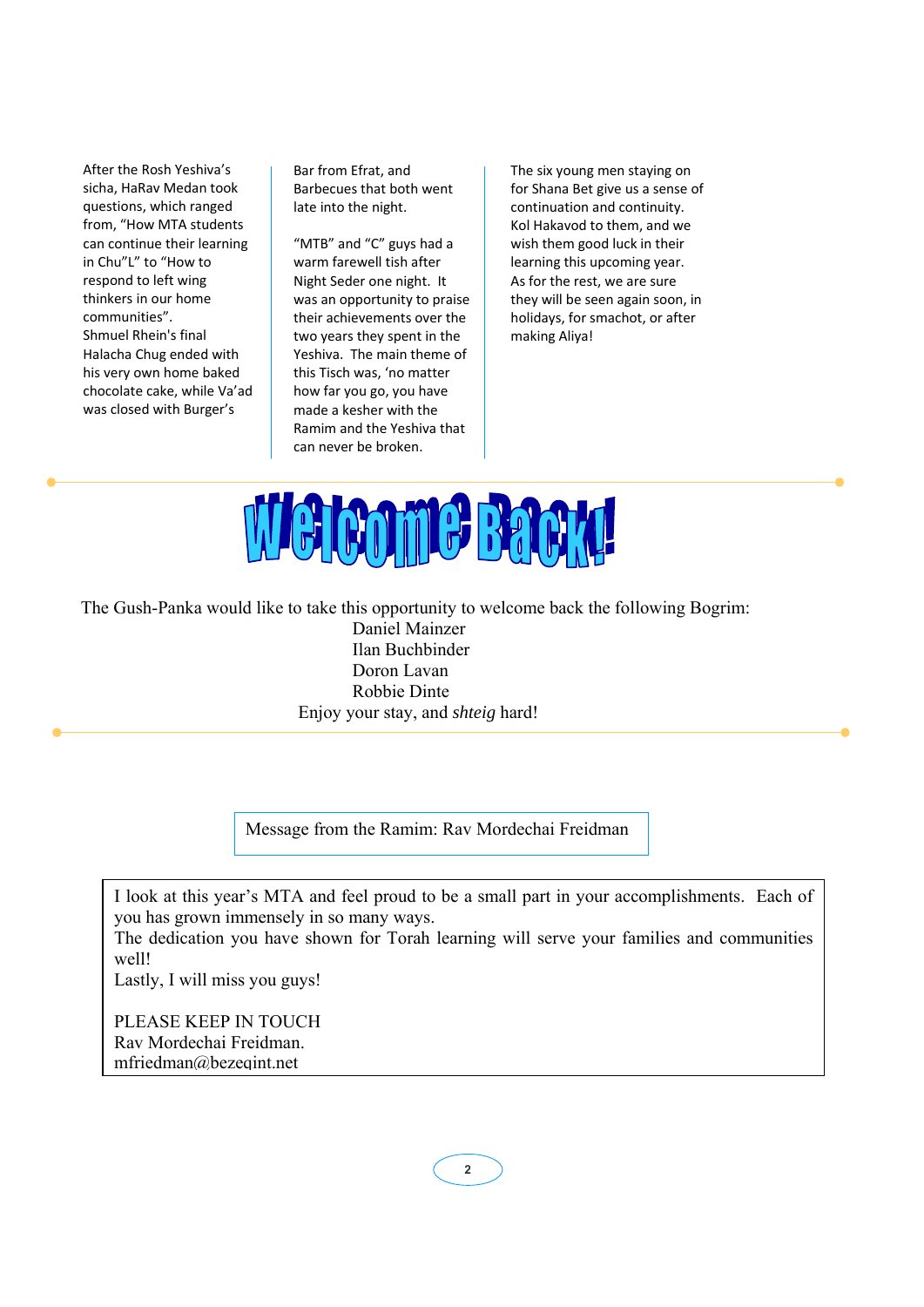# **Mazal Tov's**

#### :to מזל טוב - Engagements

Daniel Kaplan (MTA 03) and Andy Sandler

Aryeh Gluck (MTA 03) and Chemda Klein

Yossi Dinnen (MTA 04) and Tzippora Zussman

Itzhik Hazkel (honorary MTA) and Beila Balk

to: מזל טוב - Aliyah Yossi Dinnen (MTA 04) Shmuel Ozhekh (MTA 04) Daniel Lashansky (MTA 04)

:to מזל טוב - Marriages Daniel and Pam Oralowitz (MTA 01) Shmuel and Sarah Ozhekh (MTA '04) Daniel and Dina Singer (MTA '04) Adam and Miriam Feldman (MTA '96)

to: מזל טוב - Births

Steve Gar (Kollel 02) on the birth of twins. Gilon Hessleson (MTA 03) on the birth of a son (MTA 2027???)

#### **Refuah Shelaima – Rav Amital**

A few weeks ago, overseas talmidim spent a beautiful Shabbat in "Ir Ha'atika". The highlight was meant to be a 'pizza melave malka' with HaRav Amital, however, it was cancelled due to his poor health.

HaRav Amital, shlita, still learns and gives shiurim in the Bet Midrash. For the past few weeks, his presence has been sorely missed.

Talmidim added special Tehillim for the Rosh Yeshiva. One particular mincha, HaRav Medan, led the entire Bet Midrash in an emotional heartfelt tune to the "Mizmor Ledavid" for Moreinu HaRav Amital. Therefore, when MTA was invited to HaRav Amital's house on Friday for a small farewell sicha, they felt especially blessed with the gift of this precious time. We wish HaRav Amital a speedy recovery, and request that you add **"Rav Yehuda ben Devora"** to your teffilot for cholim.

#### **Inspirational Quote**

## **New Koleliim in Sydney and Johannesburg**

JLC & Bnei Akiva, the two leading Religious Zionist movements in Sydney have announced the opening of Torah Mitzion in Sydney under the leadership of Rabbi David Blackman (MTA 80s). The Rosh Kollel, Rabbi Danny Eisenberg (MTA 90s) is an MTA graduate and one of the bachurim, Yossi Martin, recently completed Hesder in Gush.

A similiar venture will be starting in Johannesburg.

The first letter of the Aleph-Bet is an Aleph. What is an Aleph? Just a 'yud' above and a 'yud' below, connected by a line. The first and most important thing to know, is that every Jew is connected to ' $\pi$  above by a line of 'yirat shamayim'.

(adapted from "Sefer Hayom Yom")

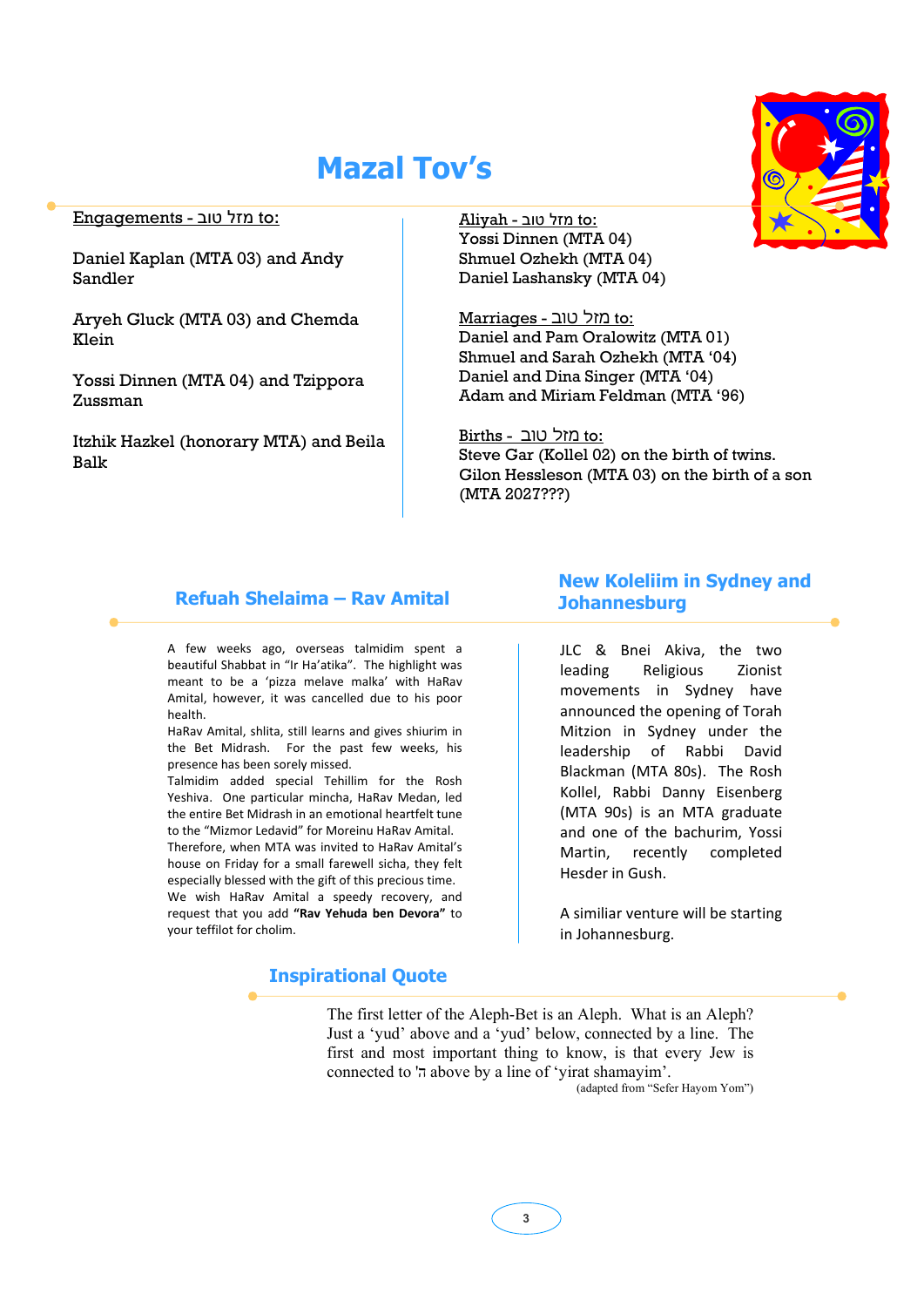#### **Sicha from MTA's Visit at HaRav Amital Shlit"a Erev Shabbat Chanukah 5770**

Rambam in Hilchot Chanukah states: "In the days of Bayit Sheni, when the Greeks were ruling, they made decrees against the Jew nation, stopping them from learning Torah and keeping the Mitzvot...and when the Chashmonaim, Kohanim, stood against them, they returned the kingship to the Jew nation, for an additional two hundred years.'". The Rambam writes as an introduction to the laws of the festival of Chanukah.

HaRav Amital shlita ask talmidim to imagine, two hundred additional years of 'malchut'! Anyone who has learned a bit of history knows, (and Chazal explain as well), that they were not such good people! They fought with each other and they were on an incredibly low level, yet the Jewish kingship existed! An amazing thing! There are those who say that a Prime Minister who is not a tzaddik, is not worth anything; yet the Rambam tells us that one of the greatest miracles of Chanukah is, "chazra malchut leyisrael", the kingship returned to Israel. The Rambam understood the agony and terror of a bad reign, yet he appreciated the glory of self rule. This is important to remember today as well.

The miracle of the jug of oil lasting eight days, is a "nes gadol", however, putting it into historical perspective, it is Jewish self-rule or kingship that the Rambam puts in the forefront. And self rule is worth fighting for.

The Rambam suggests that the true

miracle of Chanuka was that Jewish people were willing to fight for freedom. A small soldier could go out to war, and have a lasting effect on Jewish destiny.

In a similar way, may Hashem help all of us this Chanuka.



#### **Kfar's Visit to the Gush (By Dovi Flax)**

Kfar, a group of grade ten students from South Africa and one from Perth, Australia, experienced a week of intense shteiging at the Gush! They experienced Yeshiva lifestyle with the typical morning gemara shiur. To understand the uniqueness of Gush Etzion they were treated to a tiyul; on derech avot.

Every afternoon each kfarnik was paired up with an mta/b/c/d/e/f/…z talmid to learn hilchot Chanukah! This gave them a deeper, truer understanding of the chag. Prior to their week at the Gush they were already chanting the "famous" song "kfar must go to Gush"

Kfar boys were based in Kfar Etzion at the Mekor Chaim High School which is a five minute walk away from the Yeshiva. This allowed for frequent visits from the Yeshiva bochrim from South Africa to see their chanichim and Australian, Aaron Posner to visit his brother.

HaRav Gigi, in his Dvar Torah at the joint Mta/Kfar Kiddush on Shabbat, complimented the kfar participants! HaRav Gigi reported that he received only positive comments from Rabanim that taught them during the week. HaRav Gigi expects to see all participants back in the Yeshiva in the near future.

"…one of the biggest things about Chanukah, according to the Rambam, is "chazra malchut leyisrael"..."

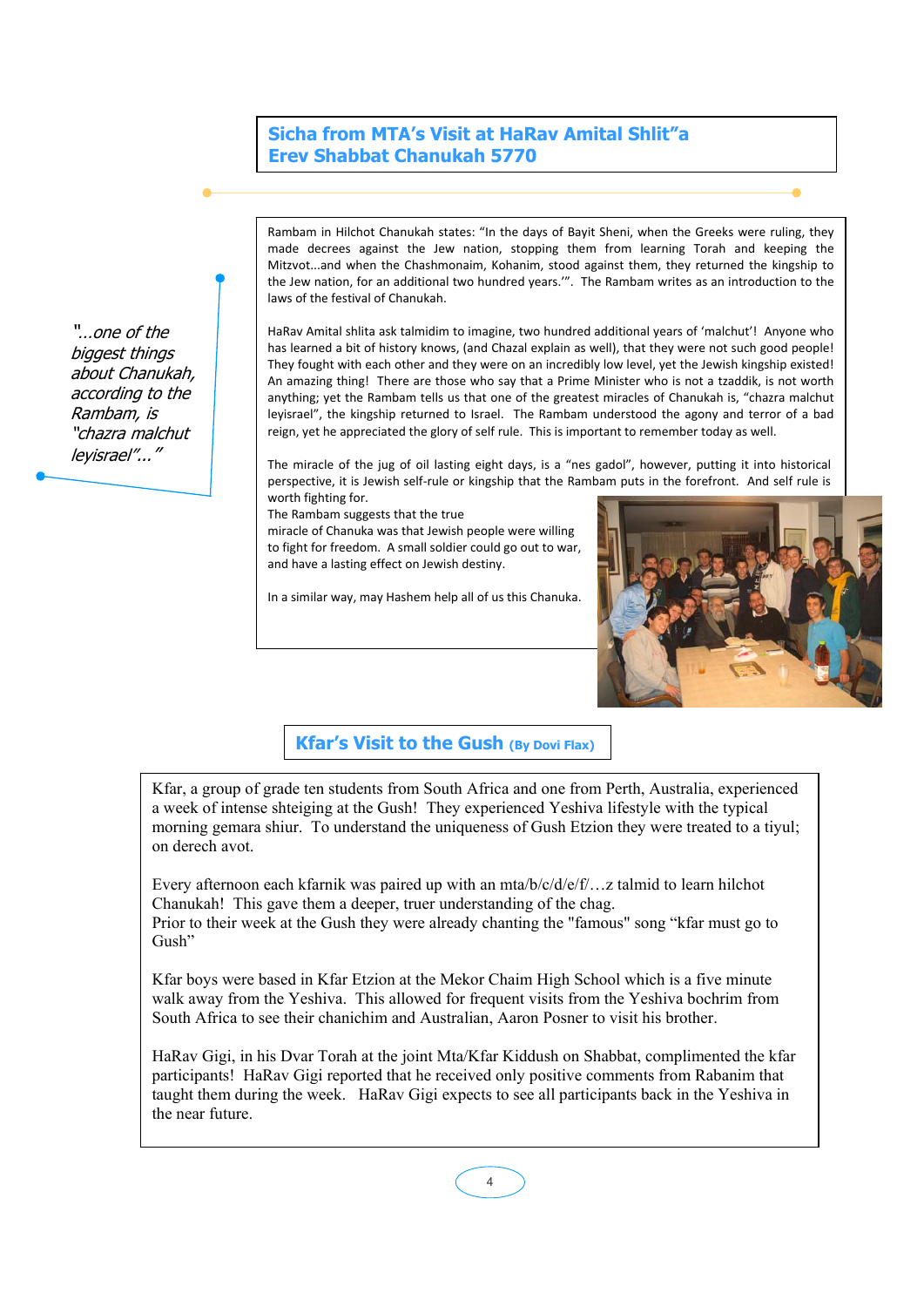## **Kids Korner**

In an attempt to make the GUSH‐panka™ more relevant and exciting to readers, we would like to introduce a new section; the "Kids Corner".

This section will include pictures, optical illusions, riddles, etc. that will Im"H be fun for all ages, whether that's your kids (for our older readers) or you yourself want to feel like a kid for a few minutes…

While unfortunately prizes will not be offered, Im"H the first person to e‐mail in the answers will have their name published in the next edition of GUSH‐panka™.

GOOD LUCK!

#### **Just for Laughs…**



After a day of Gush Soccer…

## **Torah Giant Riddle:**

## HOW MANY SONS DID AVRAHAM AVIENU HAVE???

(Think carefully, it's not as simple as it first appears - no reference to the song )

## **Views from the Gush**



Can you guess which yishuv in Gush Etzion this picture was taken in. Hint: if you look very closely at the skyline, you can see the Yeshiva!

## **Comic Strip**

# It says there are 10 Hey Abba! The new Gushdifferences, but I can Panka has a 'spot the difference section! only find one...

Spot all 10 Differences